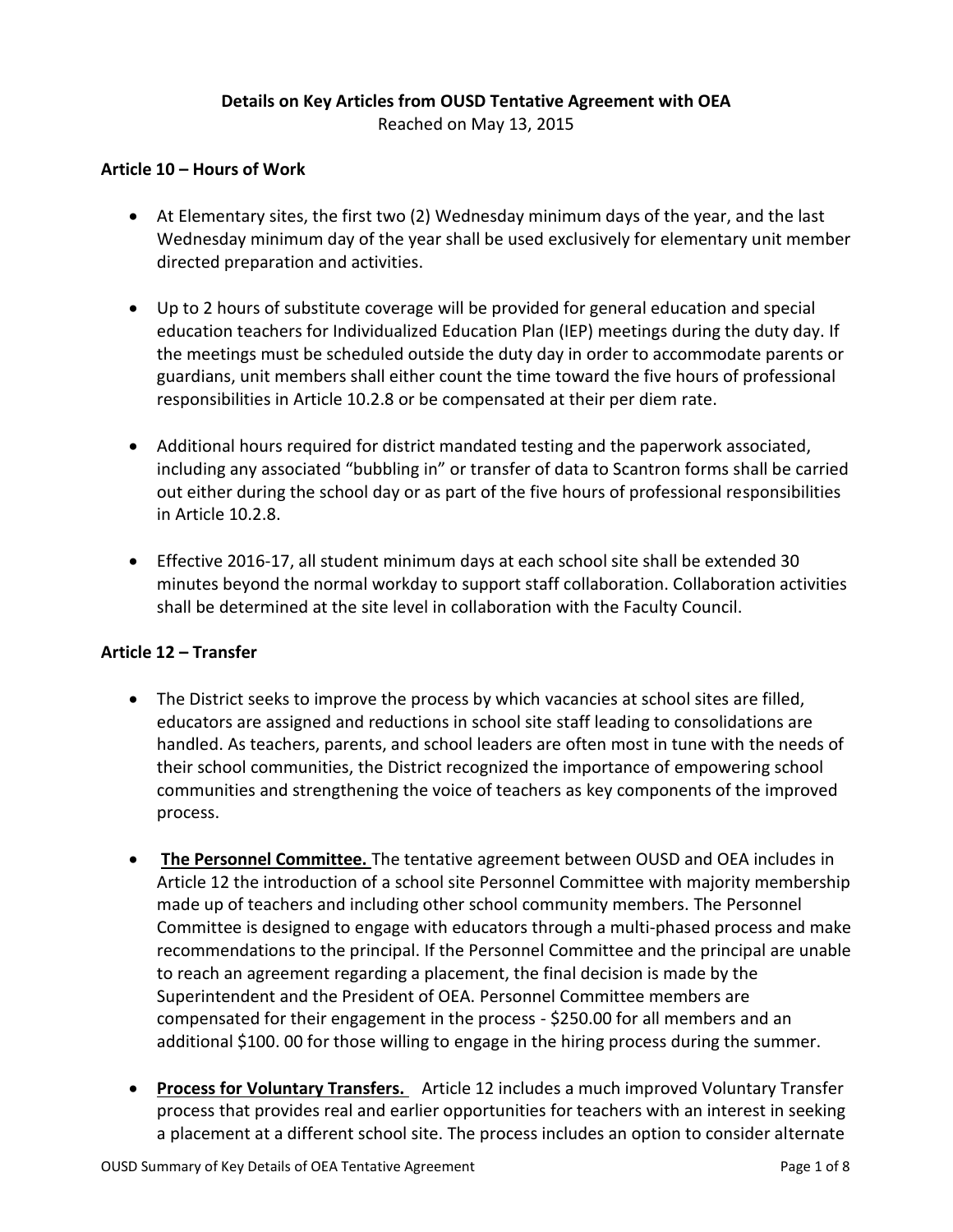placements while preserving the right of return to the initial school site, and also an option to become part of the Talent Pool and participate until a placement is finalized.

- **Seniority Rights Recognized.** The new process continues to recognize the seniority rights of teachers who are displaced from their school sites.
- The multi-phase process is designed as follows:

#### **Phase 1**

Participants in Phase 1 include:

- o Voluntary transfers
- o Teachers exiting a school due to restructuring or intervention
- o External Hires
- o Teachers returning from extended leave
- Voluntary transfer teachers have two options:
	- $\circ$  Teachers who have decided to transfer can give up their current site placement in order to have first opportunity to engage with school communities with listed vacancies. If not placed in Phase 1, the teacher will still have the ability to engage in Phases 3, 4 & 5.
	- o Teachers considering transferring can participate in the matching process and choose specific sites they are interested in without giving up their current placement. These teachers can decide to join the group of transferring teachers above and participate in Phases 3-5 of the matching process or decide not to transfer and remain at their site.
- Participants receive a list of all vacancies that is updated as vacancies occur.
- Schools with vacancies are provided with a list of Talent Pool teachers and voluntary transfer teachers. Schools are required to engage with participants; failure to do so results in the school losing its right to indicate those teachers with whom the Personnel Committee considers there is a match.
- Through "matching," vacancies are filled based on the stated preference of the participating teacher, and the recommendations of the Personnel Committee and School Site Leader.

#### **Phase 2 (20 Teacher Workdays beginning no later than April 1st)**

- Participants in Phase two are Talent Pool teachers only. The Talent Pool includes teachers whose current positions have been consolidated due to reasons such as school intervention, restructuring, school closures, unassigned teachers returning from extended leave and unassigned instructional support teachers.
- Talent Pool teachers are provided with a list of vacancies, invited to attend the School Showcase event and provided with two days of sub coverage to engage with Personnel Committees at sites in which they are interested.
- Talent Pool Teachers select up to 5 schools at which they are interested in being placed.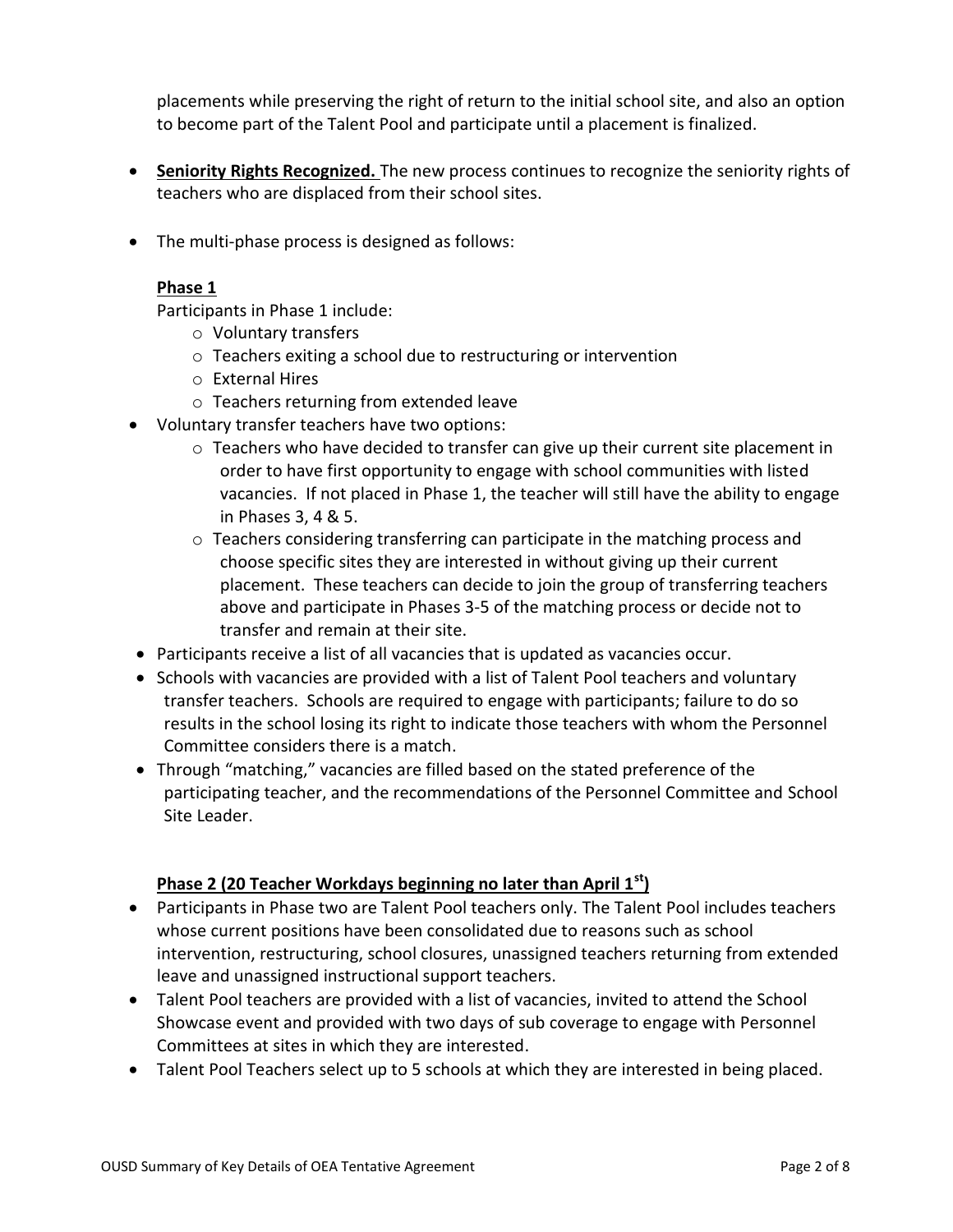- School sites respond to a teacher's stated interest in placement at a school. A "match" is indicated when the teacher, the Personnel Committee and the Principal all agree on the placement.
- Matches are identified and communicated. If a disagreement remains unresolved between the Personnel Committee and the Principal, the final decision is made by the Superintendent and the OEA President.
- Talent Pool Teachers who do not match at a school site of their choice have a placement option based on seniority. They may also have the opportunity to take an instructional support role for one year or remain in the Talent Pool to explore new openings.

# **Phase 3 (Conclusion of Phase 2 through June 30th)**

- For new vacancies that occur during Phase 3 and through June 30<sup>th,</sup> the Phase 2 process shall be followed.
- Vacancies that remain vacant at the conclusion of Phase 2 shall be open for immediate external hiring.
- Voluntary transfer teachers who engaged in Phase 1 but did not find a placement may resume their placement search during this phase.
- If not placed during this phase, teachers may have the opportunity to take an instructional support role for one year or elect to move on to Phase 4.

# **Phase 4 (From July 1st through two weeks before the start of school)**

- Remaining candidates are placed based on credentials and qualifications and program need.
- If not placed, teachers have the opportunity to take an instructional support role for one year

### **Phase 5 (Two weeks prior to the start of school through the beginning of the year)**

- All remaining teachers will either be placed at sites or in an Instructional Support role.
- When placing teachers in instructional support roles, consideration will be given to teacher preferences.

### **Article 15 – Class Size and Caseloads**

- Under the current State Local Control Funding Formula (LCFF), school districts must make annual progress toward average class sizes of 24:1 per school site across grades TK through 3, and must reach that target by 2020-21. Effective 2015-16, average class sizes across grades TK through 3 shall be 24:1 per school site.
- Effective with the 2016-17 school year, the District shall make every effort regarding staffing and effective allocation of resources in a manner intended to achieve individual class sizes in schools with an unduplicated pupil percentage in excess of ninety (90) which should not exceed the following: TK- Kindergarten – 24 Grades 1-3 – 27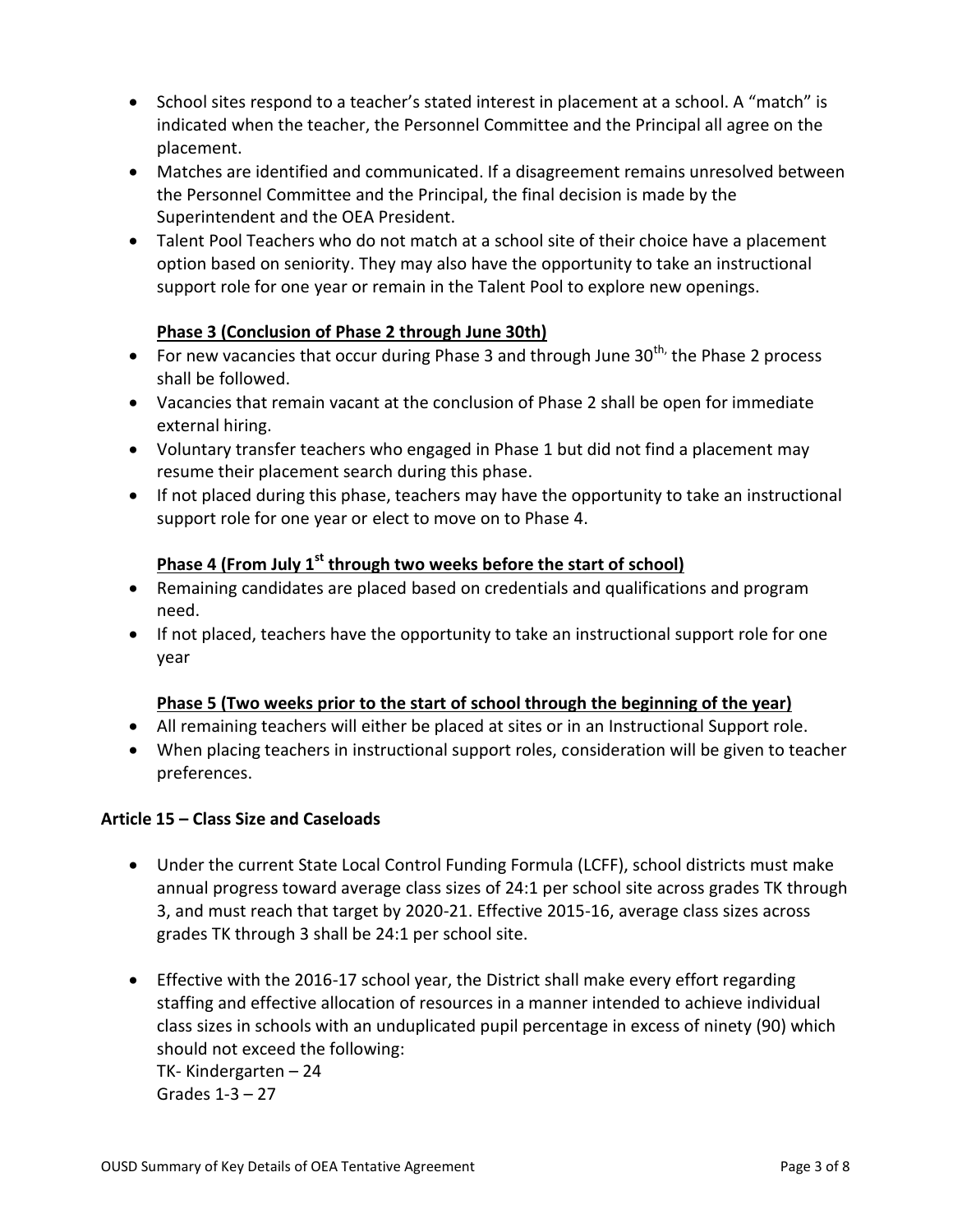Grades 4-5 – 30

And, in 2015-16, in Special Education, the amounts should not exceed the following: Special Day Classes Preschool Mild-Moderate – 10 Moderate-Severe – 8

T-K 12: Mild-Moderate – 15 Moderate to Severe – 12

Effective 2016-17, in Special Education, the amounts should not exceed the following: Special Day Classes Preschool Mild-Moderate – 10 Moderate-Severe – 8

T-K 12: Mild-Moderate – 14 Moderate to Severe – 11

Effective with the expiration of the agreement and carrying forward, the amounts should not exceed the following:

Special Day Classes Preschool Mild-Moderate – 10 Moderate-Severe – 8

T-K 12: Mild-Moderate – 13 Moderate to Severe – 10

The District shall monitor class sizes and caseloads. On at least a monthly basis the District and Association representatives shall meet to review available options to prevent the assignment of additional students that would cause the class size targets to be exceeded. If a class size does exceed the targets, a support plan shall be implemented within 15 days.

#### **Article 21 – Special Services and Specialized Assignments**

- Effective 2015-16, the ratio of students to counselors for grades 6-12 shall be 600:1
- Every site serving sixth  $(6<sup>th</sup>)$  grade and above shall receive monthly counseling services
- Individual counselors shall not be required to provide services to more than three (3) school sites
- Effective 2015-16:
	- $\circ$  A BCLAD stipend of \$1500 shall be paid to all unit members who hold BCLAD certification.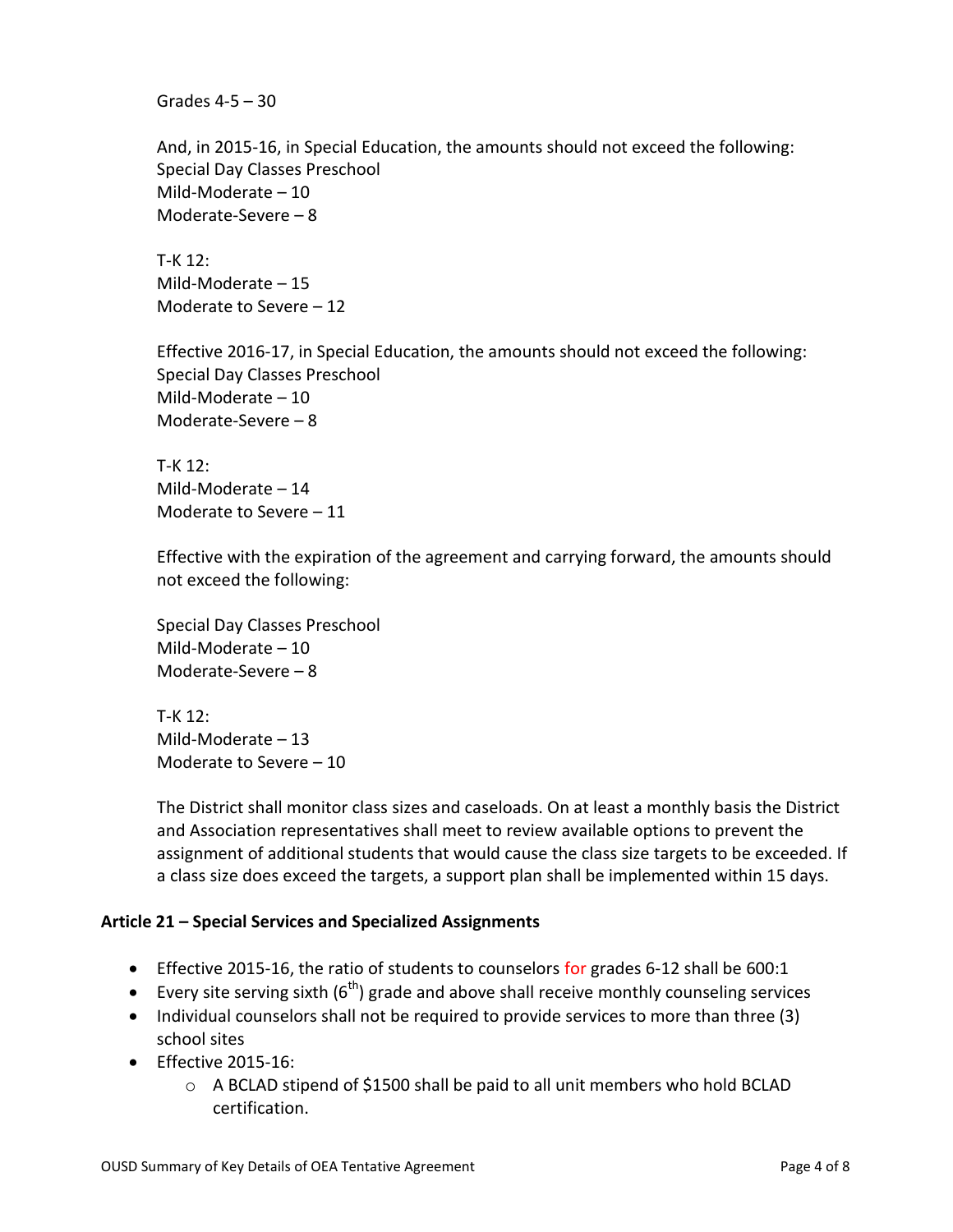- o Speech and Language Pathologists shall be provided two release days to complete mandated paperwork.
- $\circ$  Speech and Language Pathologists shall be reimbursed annually for obtaining and retaining the American Speech Language and Hearing Association (AHSA) Certificate of Clinical Competence.
- o The number of initial assessments performed by each Resource Specialist should not exceed 12 annually. The District shall exhaust all available options to prevent the assignment of additional initial assessments.
- $\circ$  Provide single coverage for Kaiser Health Plan, dental and visions benefits to STIP substitutes commensurate with probationary and permanent employees.
- o Adult Education Hourly members teaching ten hours a week or more shall receive (1) hour of paid preparation time per week.

### **Article 24 – Compensation**

The tentative agreement with OEA seeks to accomplish three main goals on teacher compensation:

- 1. Move Oakland teachers closer to the median of teacher compensation in Alameda county;
- 2. Provide compensation now (i.e. 2014-15); and
- 3. Ensure district financial solvency during the ongoing recovery from over a decade of financial struggle at the state and local level.

The three-year deal accomplishes these goals through a combination of guaranteed salary increases and ongoing revenue sharing that **ensures teacher compensation is prioritized as new funding is received.** The guaranteed increases are front-loaded in the first two-years based on greater certainty of state budgets. The formulas **ensure both one-time and ongoing additional increases in state funding go to employees at higher proportions than historically.**

While employee salary costs have historically been roughly 60% of unrestricted spending, the formulas in the tentative agreement are based on 65% of funds being spent on employee salaries.

The agreement offers a substantial pay increase based on a combination of guaranteed raises and contingent increases tied to the higher levels of state funding anticipated in the coming years. Here is a breakdown:

- o A guaranteed, 2% retroactive increase effective July 1st 2014, and a guaranteed, 1% retroactive increase effective February 1, 2015, that will both be paid out to OEA Unit members on July 15th, 2015, and then ongoing.
- $\circ$  The guaranteed, ongoing 2.5% increase that becomes effective June 30th, 2015 will be paid out to OEA unit members beginning with the first pay rolls of the 2015-16 school year. Additionally, based on the details in the May Revision, we are projecting an additional, 2.97% ongoing salary increase for all OEA Unit members that will be effective July 1st 2015. **The first pay rolls to run in the 15-16 school year will immediately see OEA Unit member salaries at approximately 8.47% higher than the 14-15 rates.**
- o **An additional 2.83% will then be applied to OEA Unit members' salary, effective January 1st 2016.**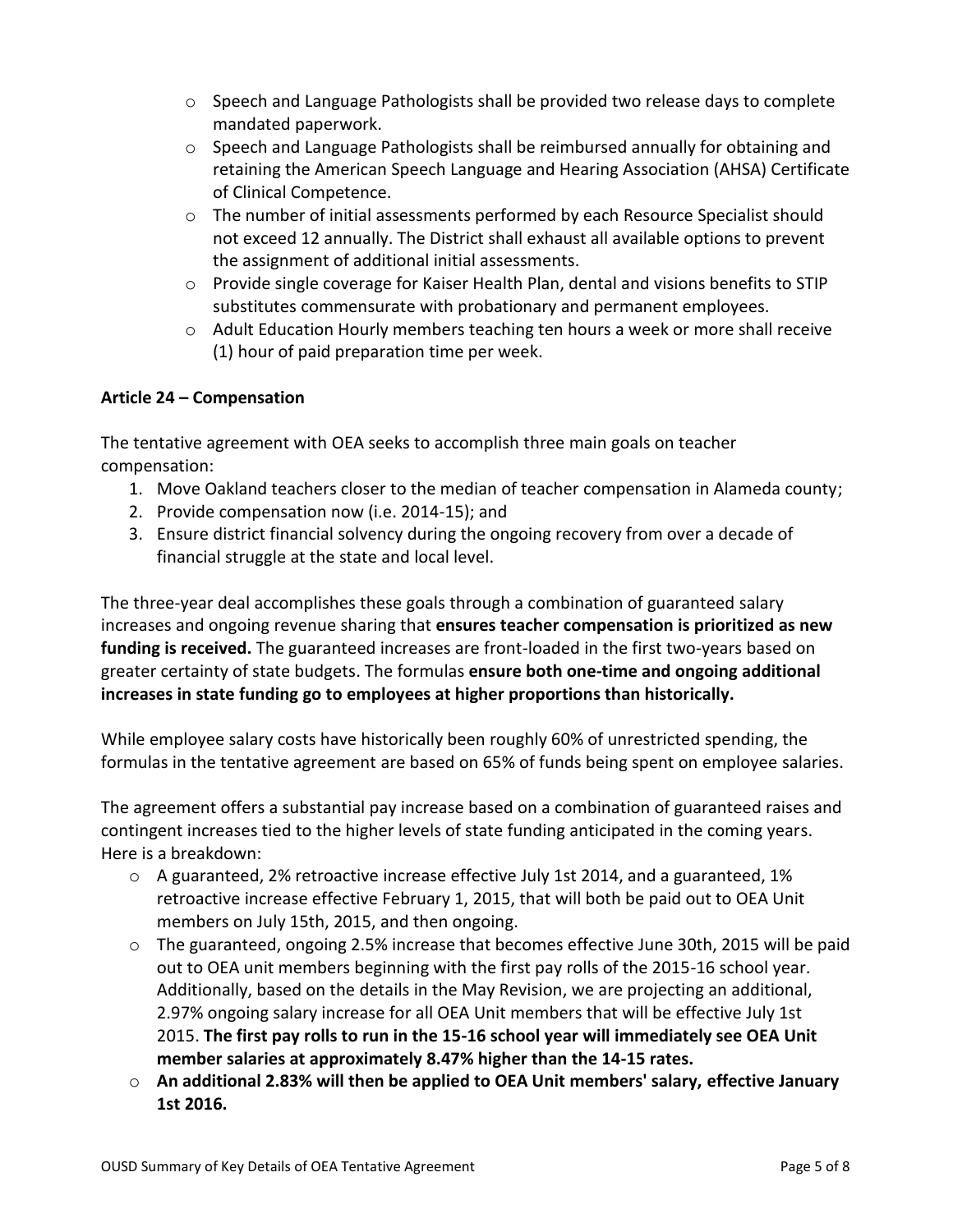- o **For the 2016-17 school year, based on the May Revision, we are projecting a further, 2.66% ongoing salary increase.**
- o **This totals a projected overall, ongoing salary increase for all OEA unit members of 13.95%, phased in over the next 18 months.**
- o **Additionally**, we are projecting a one-time payment of approximately 3.32% that will be paid out to OEA unit members no later than October 31st, 2015.

We are delighted that our valued OEA Unit members are on the brink of experiencing an almost 14% ongoing salary increase and almost 3.5% in one time payments. This raise moves them closer to our ultimate goal of having our valued teachers, counselors, nurses, psychologists, speech and language pathologists and social workers compensated at a rate that is highly competitive with surrounding districts.

# **Article 25: Peer Assistance and Review ("PAR")**

The District seeks to provide a fair process by which teachers can receive the support and training they need to improve their skills. Under the tentative agreement, Joint Committee ("JC") members who are the current evaluator (or who initiated the current PAR referral) shall recuse themselves from discussion or vote on referred teachers. Recused JC members still retain the right to provide input to the JC like any other interested parties, but they will not participate in the voting process.

The District is also committed to empowering the JC with greater input in coaching operations. The Committee may recommend that an alternate evaluator be assigned to evaluate a referred teacher. The JC may also may also encourage a transfer in consultation with the referred teacher or make recommendations regarding a referred teacher's movements (*e.g*., grade level assignment).

The District recognizes that when it comes to education, one size does not fit all. Over the years, many OUSD schools have developed successful specialized programs which demonstrate high student achievement and teach Oakland students real-world skills. We believe that whenever possible, schools should have the flexibility to improve how their schools operate.

### **Article 26: Waivers**

Revisions to Article 26 streamline the process by which sites obtain greater flexibility in school operations by requesting waivers for District policies ("Policy Waivers") and/or contract provisions ("Contract Waivers"). Faculty may request waivers for up to three years.

Both the District and the Association agree to develop internal processes by which school faculty may request waivers. All waivers must comply with state or federal law. Some portions of the Collective Bargaining Agreement (CBA) are expressly ineligible for contract waivers (*i.e.*, Recognition, Non-Discrimination, Affirmative Action, Academic Freedom, Association Rights, and Grievances).

Article 26 also includes some express timelines. For example, with regards to contract waivers, the OEA Waiver Panel shall review all waiver requests and consult with unit members at the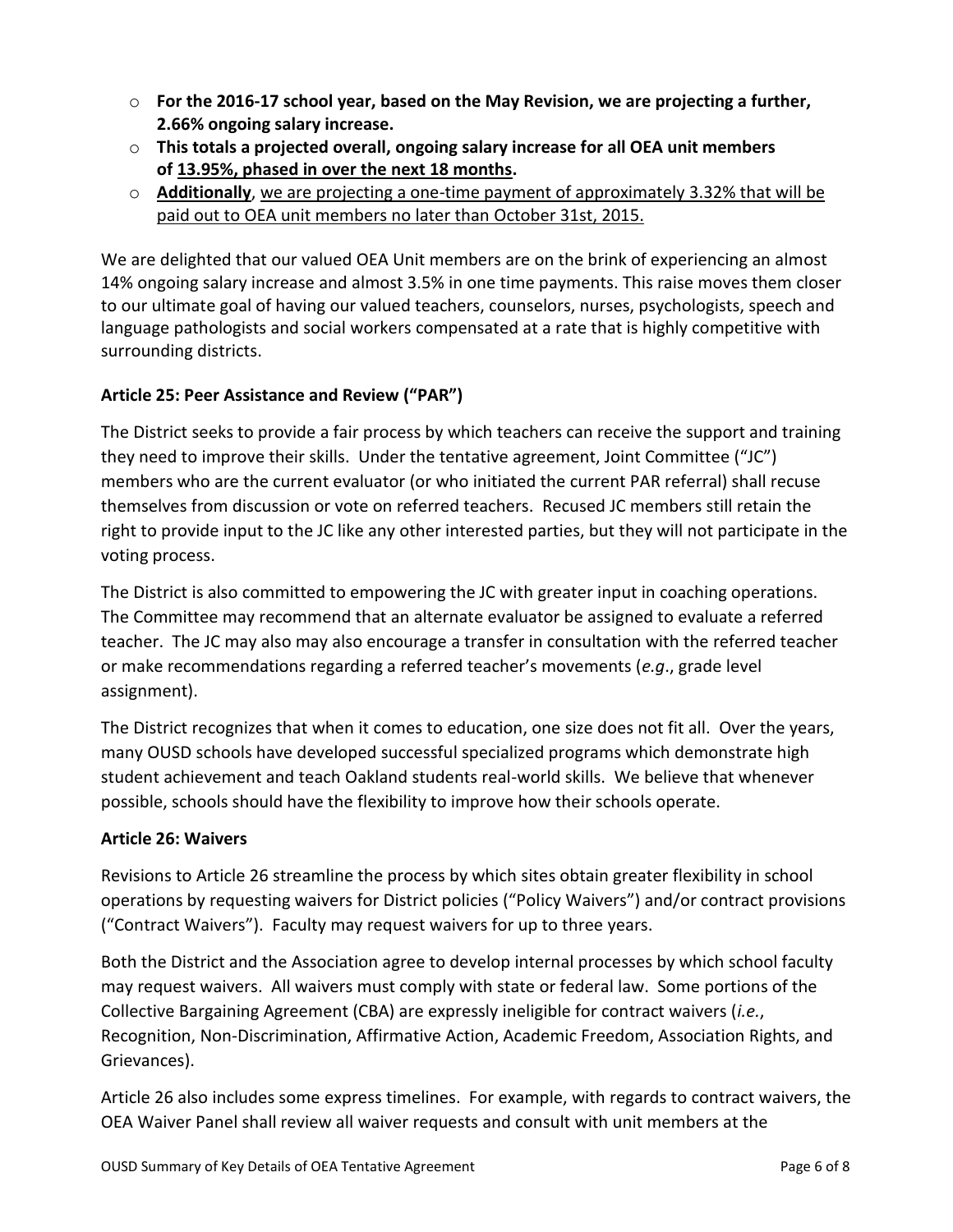petitioning site within 20 workdays. Within 30 days from receiving the waiver request, the Panel shall render a decision. Release time may be provided.

To the extent waivers would result in additional hours of work beyond the contractual work day, such time will be compensated at each teacher's per diem hourly or daily rate.

### **Article 27: Specialized Programs**

Often teachers, students, parents, and school leaders possess the greatest insights about how to improve their schools. The old Article 27 followed the No Child Left Behind model which was outdated and did not afford sites the flexibility needed to truly design their dream school/program. The new proposed Article 27 removes this obsolete language and introduces a new process for "grassroots" change. Under the tentative language, schools may develop a plan to implement a "specialized program" which refers to programs with innovative specialized academic and/or operational practices. Examples of existing specialized programs include:

- Dual Language Immersion
- Linked Learning
- Newcomers Program
- **•** Expeditionary Learning
- Big Picture
- Blended Learning
- Lab Schools associated with Teacher Training Programs

Such plans first require the approval by two-thirds of the OEA-represented employees (assigned half-time or more) at the petitioning site. The site principal and participating faculty then must submit an application for their plan to the Superintendent that shall include:

- A detailed description of the specialized program design, including its proposed duration;
- Any hiring criteria for unit members determined to be necessary to the success of the specialized program;
- An Affirmation Agreement specifying the requirements of unit members at the site, if applicable;
- Written confirmation that requested contract waivers have been approved (per Article 26), if applicable; and
- The conditions under which a specialized program may either be terminated early or extended beyond its expiration date.

Article 27 is also intended to facilitate innovation while preserving the rights of OEA members. Members who do not wish to participate in the proposed specialized program may elect to transfer out and will be placed in the Talent Pool where they will retain their rights as provided under Article 12 and also participate in the Phase 1 matching process. Members who elect to stay will commit to the terms of the Affirmation Agreement that will list the specific requirements of working at the proposed specialized program.